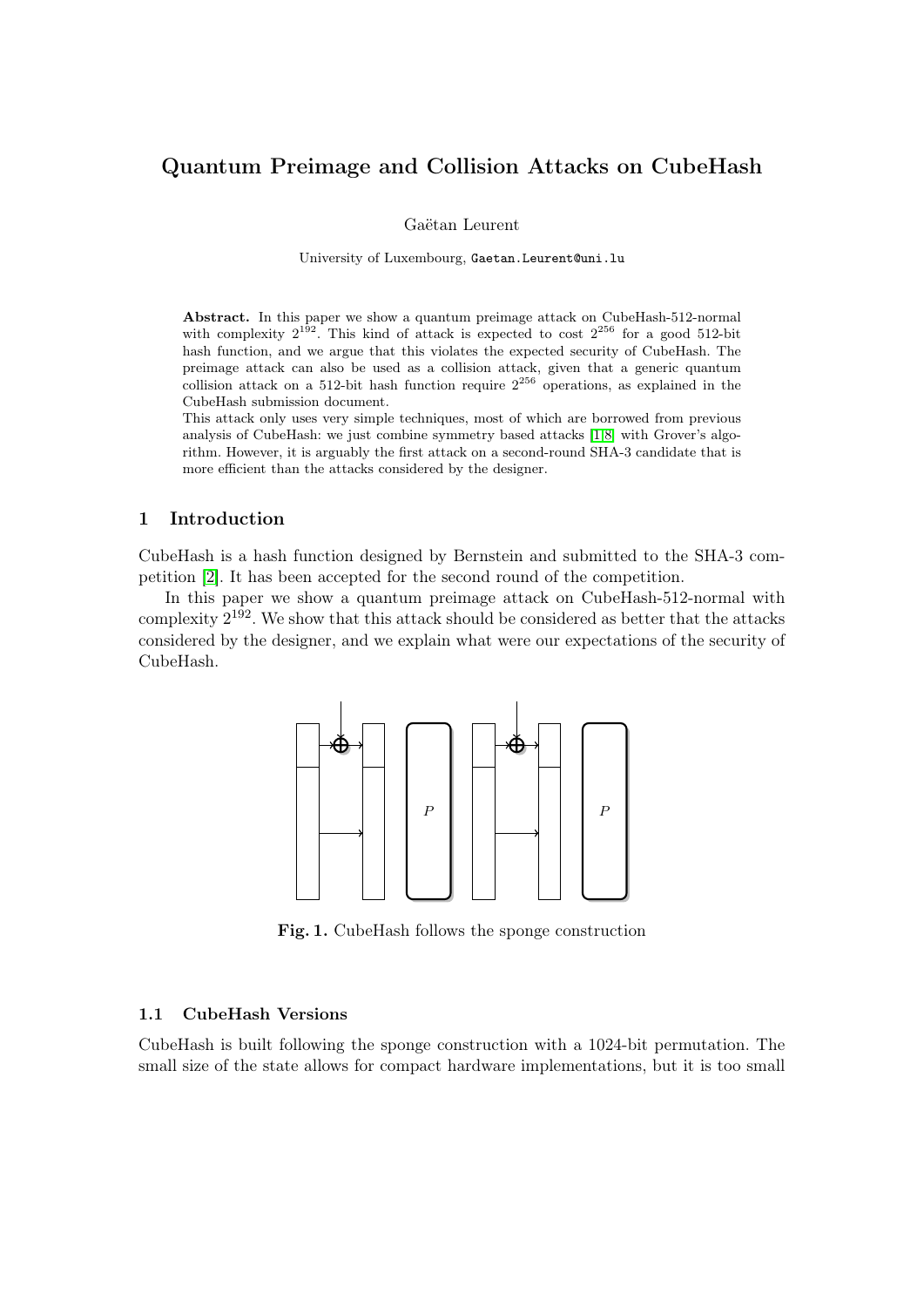to build a fast 512-bit hash function satisfying NIST security requirements. The updated submission document for the second round of the SHA-3 competition defines two versions of CubeHash with 512 bits of output: CubeHash-normal (aka CubeHash-16/32-512) and CubeHash-formal (aka CubeHash-16/1-512), but does not explicitly state which one is to be considered as a SHA-3 candidate. On the one hand, CubeHash-normal reaches a reasonable speed at the cost of security by using a capacity of 768 bits: this implies that preimage attacks only cost  $2^{384}$ . On the other hand, CubeHash-formal reaches a reasonable security at the cost of speed by using a capacity of 1016 bits, and is much slower than the other second round candidates.

Interestingly, the reference code, the test vectors, and the benchmarks (section 2.B.2) are given for CubeHash-normal<sup>[1](#page-1-0)</sup>, but the security claims (section 2.B.4) are made for CubeHash-formal.

In this paper we study CubeHash-512-normal, *i.e.* CubeHash-16/32-512.

### 1.2 Expected Security of CubeHash-normal

Strangely enough, the submission document of CubeHash for the second round does not make any formal security claims for CubeHash-512-normal, which is obviously the version that will be targeted by cryptanalysts. Moreover, the expected security of CubeHashnormal does not seem to follow one of the standard security notions. The submission document only acknowledge that the best known preimage attack against CubeHash-512-normal has complexity  $2^{384}$ , and argue that it is not sensible to consider attacks with complexity higher than  $2^{256}$ .

However, a few sections discuss comparisons between attacks. In section 2.B.5 the submission document states:

- Of course, these attack strategies need to be compared to attacks that apply to all h-bit hash functions:
- $-$  Parallel collision search (1994 van Oorschot–Wiener), finding h-bit collisions in time roughly  $2^{h/2}/A$  on circuits of total area A.
- $-$  Parallel quantum preimage search (1996 Grover), finding h-bit preimages in time roughly  $2^{h/2}/A^{1/2}$  on quantum circuits of total area A.

And in file Round2Mods.pdf there are some extra comments regarding quantum attacks:

CubeHash expected strength (2.B.4) (strength.pdf) has been modified to note the expected impact of quantum computers. Grover's algorithm will find  $(e.g.)$ 224-bit preimages for any of the SHA $-3$  candidates in only about  $2^{112}$  quantum operations. This quantum computer

- has a much higher success chance than a conventional computer performing 2 <sup>200</sup> operations and
- is much more likely to be available to future attackers than a conventional computer performing  $2^{200}$  operations,

<span id="page-1-0"></span> $\frac{1}{1}$  Additionally, the title of the tweak document "16 times faster", should actually be "twice as slow" if CubeHash-formal is the main candidate.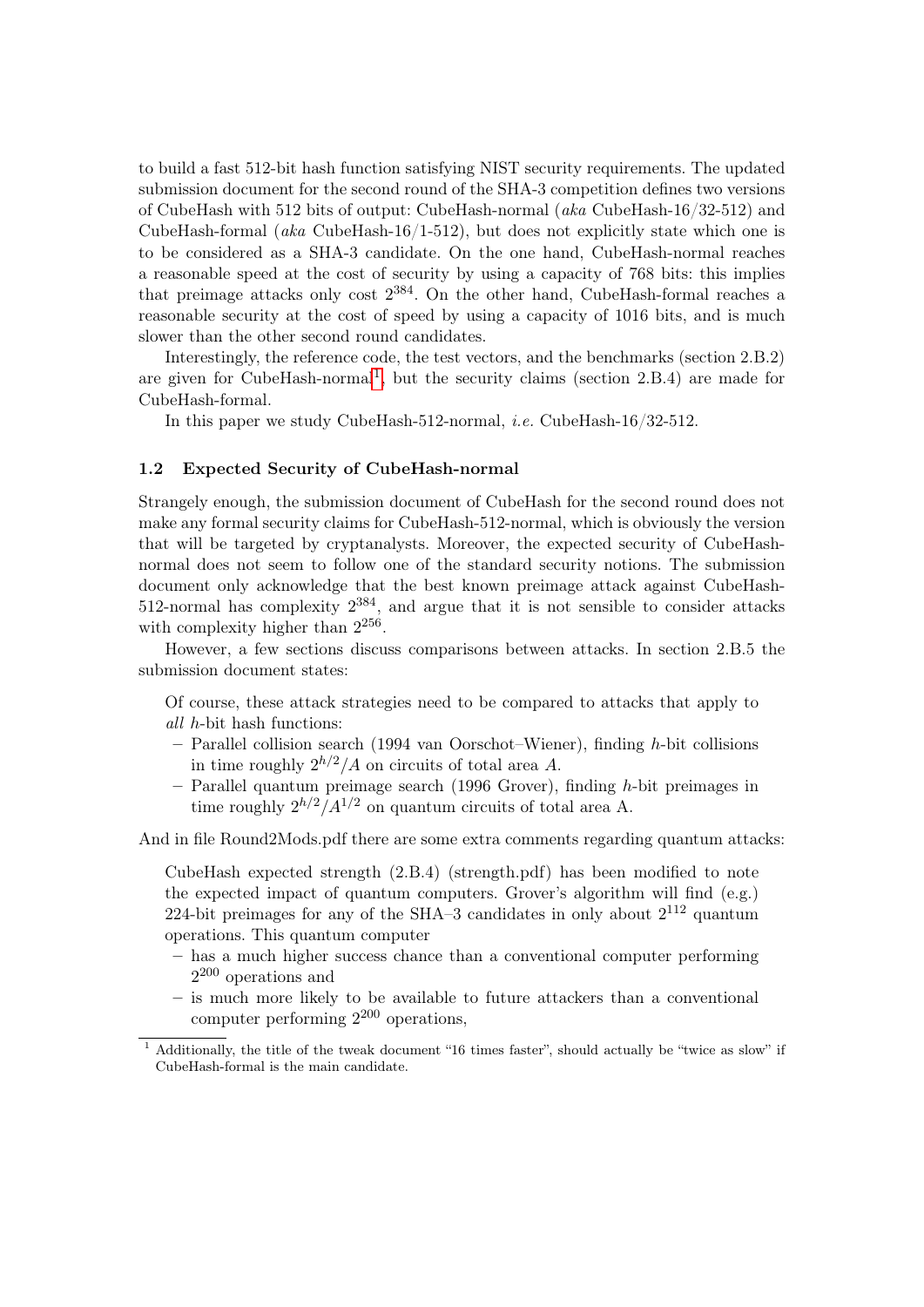so considering the conventional threat while ignoring the quantum threat makes no sense from a risk-analysis perspective.

The first quote justifies that a classical preimage attack with complexity  $2^{384}$  on a 512bit hash function is uninteresting because it is less practical than Grover's attack, which is the best generic preimage attack on CubeHash-512-normal with a quantum complexity of  $2^{256}$ . The second quote clearly implies that a quantum attack of complexity  $2^{192}$  is better that a classical attack of complexity  $2^{384}$ . From those quotes it seems relatively clear that a quantum preimage attack with complexity  $2^{192}$  is significantly better than all known attacks on CubeHash-512-normal. Since no such attack is discussed in the submission document, we can only assume that it was not anticipated by the designer.

We discuss the expected security of CubeHash-512-normal in more details in Section [3,](#page-0-0) including the recent security claims for CubeHash-512-normal published as part of a proposed tweak for the third round [\[4\]](#page-6-3).

#### 1.3 CubeHash Symmetries

The design of CubeHash is very symmetric and does not use any constants. Therefore, there exists many symmetry classes for the permutation. This was stated in the submission document, and later work have provided an explicit description of the symmetry classes and analysis of how to use the symmetries classes to attack the hash function [\[1,](#page-6-0)[8\]](#page-6-1).

The most efficient way to use those symmetries is to use a symmetry class such that the message expansion can produce symmetric messages, following the attack of [\[1,](#page-6-0) Section 4.3, variant of the attack], later described in [\[8\]](#page-6-1). For instance, we can use the symmetry class called  $C_2$  in [\[1\]](#page-6-0). For the symmetry class, a state is symmetric if:

$$
\forall i, j, k, l \quad x_{ijkl0} = x_{ijkl1}
$$

When b is 32, as is the case for CubeHash-normal, the message injection gives control over  $x_{00klm}$ ,  $\forall k, l, m$ . Therefore, in order to reach a symmetric state, one just has to reach a state satisfying the following 384-bit equation:

$$
x_{01kl0} = x_{01kl1} \qquad x_{10kl0} = x_{10kl1} \qquad x_{11kl0} = x_{11kl1} \qquad \forall k, l \qquad (1)
$$

and the message injection can be used to make the state fully symmetric. This is expected to cost  $2^{384}$  on average.

This can be used to mount a preimage attack with the following steps:

- 1. Find a message A reaching a symmetric state from the IV.
- 2. Find a message D reaching a symmetric state backwards from the target value (you should first extend the target value into a full state, and compute the finalisation backwards).
- 3. Build  $2^{192}$  symmetric messages  $B_i$ . Compute the states reached after processing  $A||B_i$ .
- 4. Build  $2^{192}$  symmetric messages  $C_j$ . Compute the states reached after processing  $C_j||D_j||$ backwards.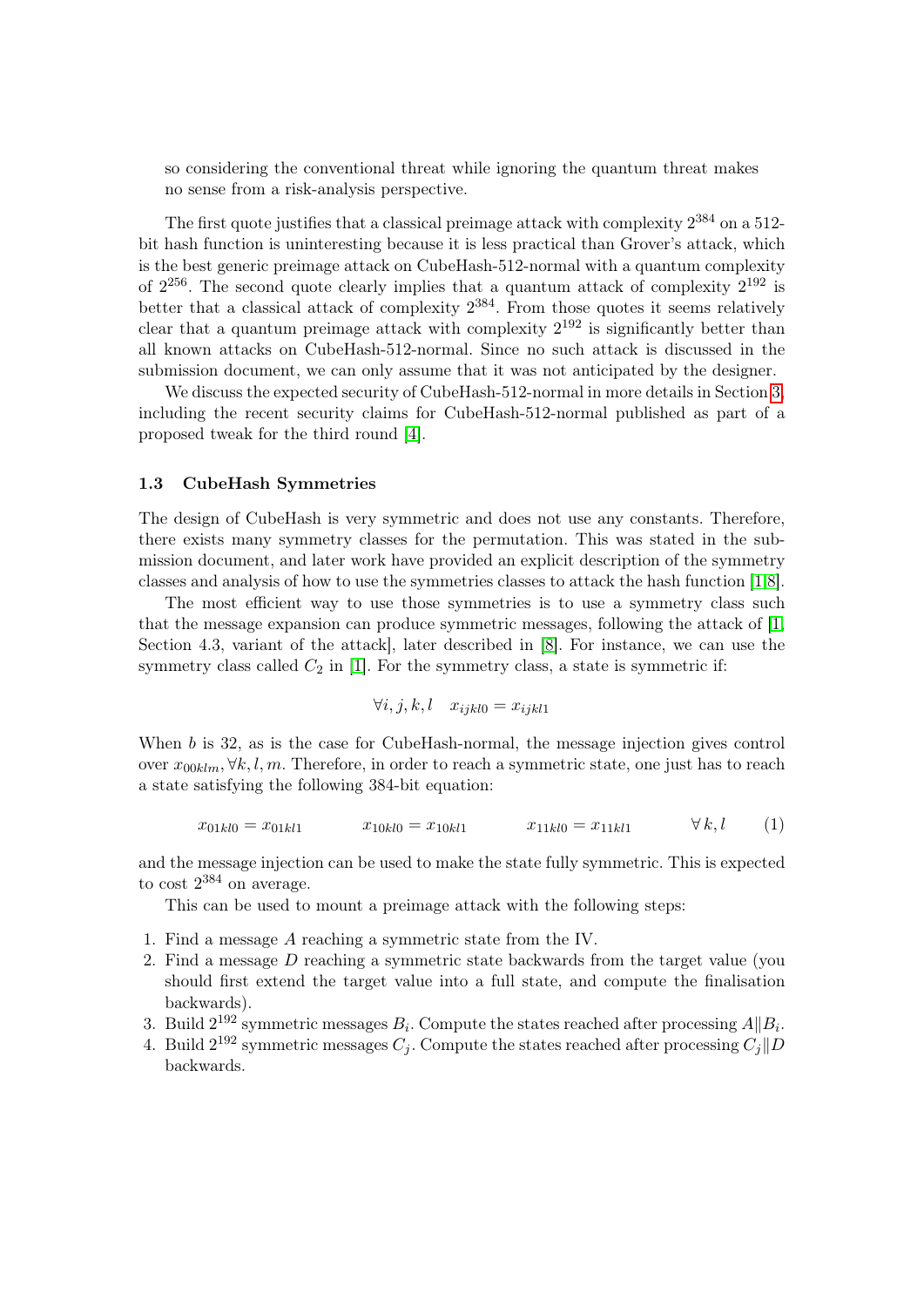5. With a good probability, there will be a pair of values which satisfy

 $b_{01kl0} = c_{01kl0}$   $b_{10kl0} = c_{10kl0}$   $b_{11kl0} = c_{11kl0}$   $\forall k, l$ 

and the symmetry [\(1\)](#page-0-0) implies:

 $b_{01kl1} = c_{01kl1}$   $b_{10kl1} = c_{10kl1}$   $b_{11kl1} = c_{11kl1}$   $\forall k, l$ 

Then, use a message bloc  $X$  to match the first 256 bits. This yields a preimage  $A||B_{i_0}||X||C_{j_0}||D$ 

Steps 1 and 2 cost  $2^{384}$ , while step 3 and 4 cost  $2^{192}$ . Note that the meet in the middle technique can actually be done without memory. This attack has essentially the same complexity as a capacity-based attack when  $b$  is a power of two, but it becomes more efficient when b is not a power of two<sup>[2](#page-3-0)</sup>.

### 2 New Observation

The most expensive part of the symmetry based attack of [\[1\]](#page-6-0), recalled in the previous section, is to reach a symmetric state. However, it turns out that it is actually relatively easy to reach a symmetric state using Grover's algorithm on a quantum computer. Indeed, reaching a state satisfying equation [\(1\)](#page-0-0) is equivalent to finding a preimage of zero for a hash function that would iterate the round function as CubeHash, and whose output would be (without any blank rounds):

| $x_{01000} \oplus x_{01001}$ | $x_{01010} \oplus x_{01011}$ | $x_{01100} \oplus x_{01101}$ | $x_{01110} \oplus x_{01111}$ |
|------------------------------|------------------------------|------------------------------|------------------------------|
| $x_{10000} \oplus x_{10001}$ | $x_{10010} \oplus x_{10011}$ | $x_{10100} \oplus x_{10101}$ | $x_{10110} \oplus x_{10111}$ |
| $x_{11000} \oplus x_{11001}$ | $x_{11010} \oplus x_{11011}$ | $x_{11100} \oplus x_{11101}$ | $x_{11110} \oplus x_{11111}$ |

This is a 384-bit hash function, therefore Grover's algorithm requires time  $2^{192}$  to find a preimage of zero on a small quantum computer.

Then we can use the same meet-in-the-middle technique as in the previous symmetry based attack, which requires time  $2^{192}$  on a classical computer. This gives a preimage attack on CubeHash-normal with complexity  $2^{192}$ , assuming that quantum computers are available.

#### 2.1 Alternative attack

The second part of the attack uses a meet-in-the-middle technique with complexity  $2^{192}$ on a classical computer. Alternatively one can reach any given symmetric state (for instance, the all-zero state) for a cost of  $2^{192}$  on a *quantum* computer using another instance of Grover's algorithm.

<span id="page-3-0"></span><sup>&</sup>lt;sup>2</sup> The proposed versions of CubeHash use powers of two for b, but the designer occasionally discussed versions of CubeHash with other values of b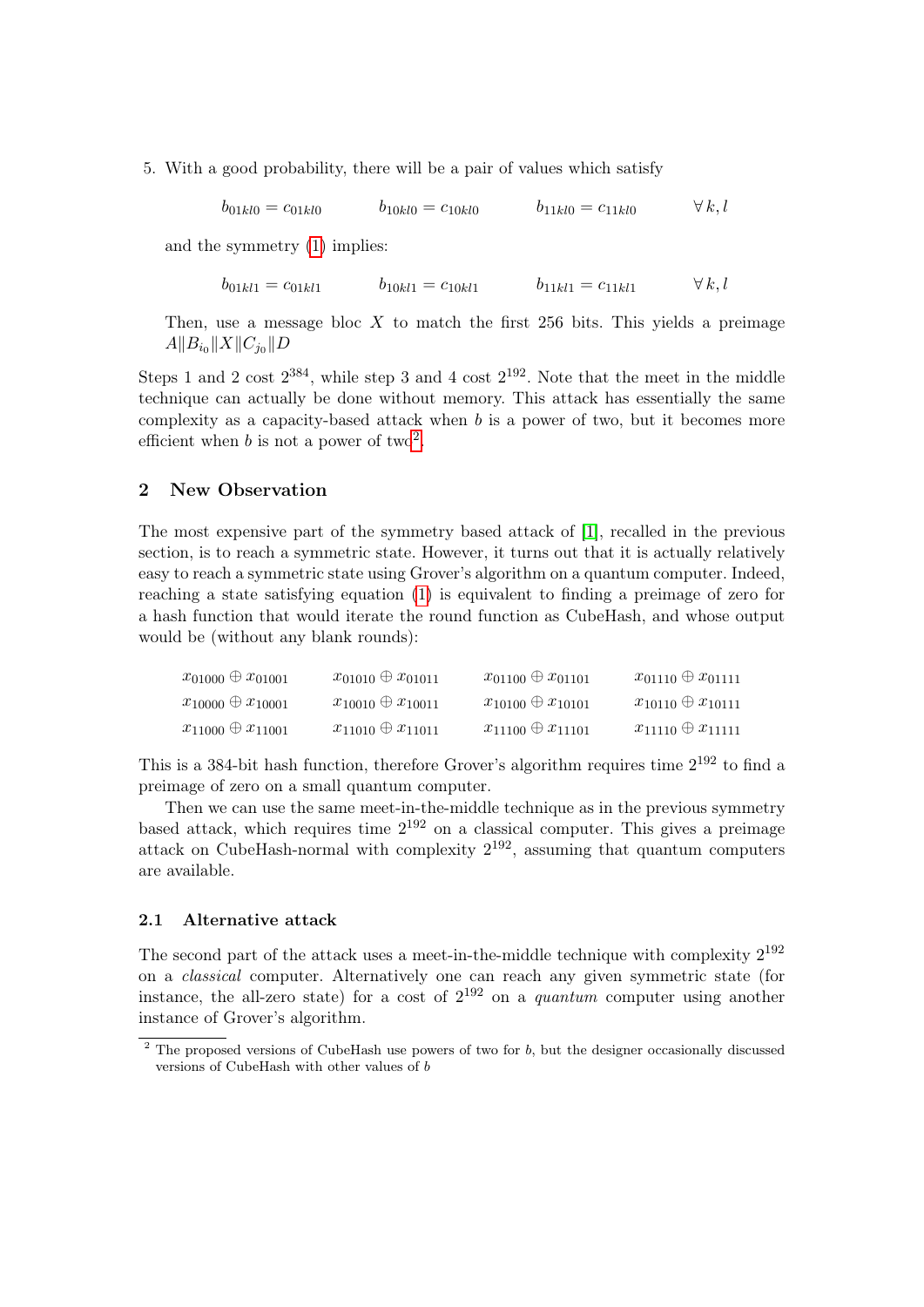# 3 Security Claims for CubeHash-normal

In Section [1.2,](#page-0-0) we explained why the submission document of CubeHash implied that this observation led to a better attack that all previous attacks. In this section, we look at more recent statements of the designer, and we try to understand the expected security of CubeHash-512-normal.

Since the announcement of this attack, there has been some discussion on the NIST Hash Forum over whether this observation should be considered as an attack<sup>[3](#page-4-0)</sup>. One of the consequences of this debate has been the inclusion of precise security claims for CubeHash-512-normal in a new document proposing a tweak for CubeHash-512-normal for the third round of the competition [\[4\]](#page-6-3). This document, published after the announcement of our attack, makes the following claims:

| Function    | Preimage                   | Collision                  | Post-quantum<br>Preimage     | Post-quantum<br>Collision    |
|-------------|----------------------------|----------------------------|------------------------------|------------------------------|
| CubeHash512 | $2^{384+\epsilon}$ bit ops | $2^{256+\epsilon}$ bit ops | $2^{192+\epsilon}$ qubit ops | $2^{192+\epsilon}$ qubit ops |

Obviously, this claim is compatible with all the known attacks, but it does not describe what we had understood of the security of CubeHash-512-normal when we made our observation. In the remaining of this section, we try to explain why we had a different idea of the security of CubeHash-512-normal.

Internal coherence. The security level against quantum preimage attacks is justified by the following:

Quantum preimage attacks: Half the preimage-attack exponent (as in the secondround CubeHash submission), following the attacker's most optimistic view of what Grover's quantum algorithm can achieve.

This justification does not really make sense, given that Grover's algorithm is an output based attack (its complexity depend on the output size, 512 in the case of CubeHash- $512$ -normal), while the best classical preimage attack — a meet-in-the-middle attack – is capacity based (its complexity depend on the capacity of the sponge construction, 384 in the case of CubeHash-512-normal $)^4$  $)^4$ . We stress that our quantum attack with complexity  $2^{192}$  is not a generic attack, and does not follow only from Grover's algorithm. More explicitly, we are not aware of any quantum attack with complexity  $2^{144}$  against  $KECCAK[$  |  $512$ , even though it has a capacity of 576 bits.

Given the emphasis on quantum attack in the submission document (shown by the quotes in Section [1.2\)](#page-0-0) it is quite surprising that the security claim against quantum attack is less than the complexity of generic attacks.

<span id="page-4-0"></span> $\frac{3}{3}$  We note that would not have been necessary if a clear claim had been available

<span id="page-4-1"></span><sup>4</sup> Using the same reasoning one could say that the security against classical collision attack should be half of the preimage-attack exponent, following an optimistic view of what the birthday attack might achieve.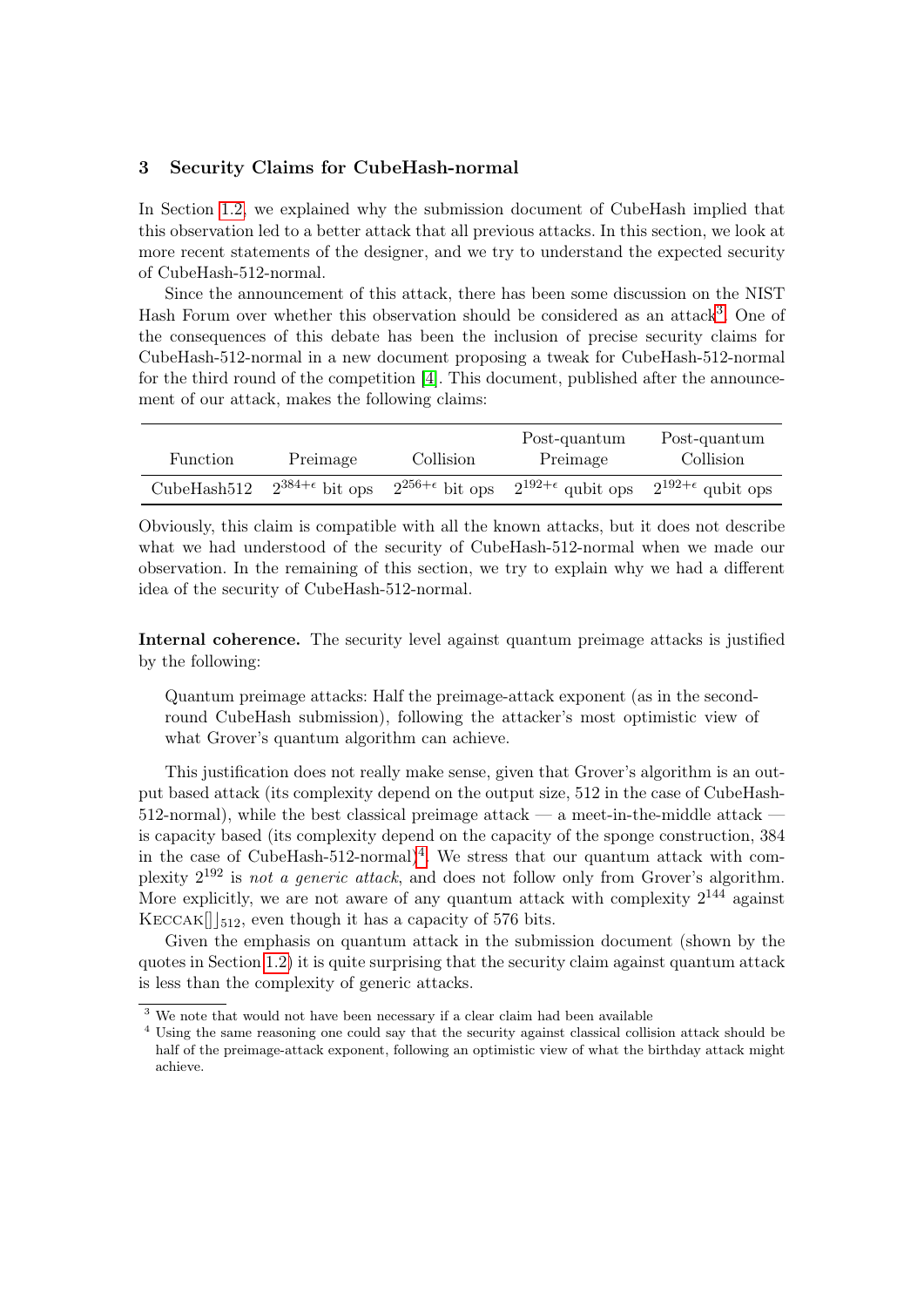Comparison with previous statements. The designer of CubeHash wrote the following on the NIST Hash Forum, when discussing the security of CubeHash-512-normal [\[5\]](#page-6-4):

The "Symmetric states" paper takes the 384-bit example completely out of context, and makes the reader falsely believe that (e.g.)  $2^{320}$  operations or  $2^{256}$  operations would qualify, when in fact the CubeHash submission document says that they can't qualify.

This states very explicitly that the preimage-attack security of CubeHash-512-normal was *not*  $2^{384}$ , but  $2^{256}$ .

Later, he gave a more precise description of the security of CubeHash, targeting three different security levels [\[6\]](#page-6-5):

- (1) Many users want 128-bit security, i.e., protection against all attacks performing fewer than  $2^{128}$  simple operations. For these users, the official recommendation is CubeHash16/32–256: i.e., 16 rounds after every 32-byte block, with 256 bits of output.
- (2) Some users are concerned that 128-bit security won't be adequate for the long term, and instead want 256-bit security. For these users, the official recommendation is CubeHash16/32–512: i.e., 16 rounds after every 32-byte block, with 512 bits of output.  $\left[\ldots\right]$
- (3) There is a wacky notion that 256-bit security isn't enough, and that hash functions should provide 512-bit security—but that it's okay for this extra security to be only for preimages, not for collisions, and that it's okay for this to be completely broken by quantum computers, as if performing 2 <sup>256</sup> operations were easier than building a quantum computer.

For anyone who subscribes to this wacky notion, the official recommendation is CubeHash $16/1-512$  [...]

The wording of the description of level (3) strongly implies that the previous levels include both classical and quantum attacks. This is made more clear in a later description of those security levels [\[7\]](#page-6-6):

- (1) security against all attacks costing below  $2^{128}$ ,
- (2) security against all attacks costing below  $2^{256}$ , and
- (3) security against pre-quantum preimage attacks costing below 2 512 .

Since "all attacks" is opposed to "pre-quantum", it is natural to understand "all attacks" as including post-quantum attacks. This was repeated later [\[3\]](#page-6-7):

CubeHash16/32–512 is my main proposal, providing  $2^{256}$  security against all attacks.

In this context, we could hardly expect that the security of CubeHash-512-normal was as described in [\[4\]](#page-6-3), and we had to assume some other security claim. Our understanding was that CubeHash-512-normal was supposed to be as good as any 512-bit hash function in a post-quantum world, which was very coherent with the statements of the designer. Therefore, our expectations of the security of CubeHash when we did this research was the following: